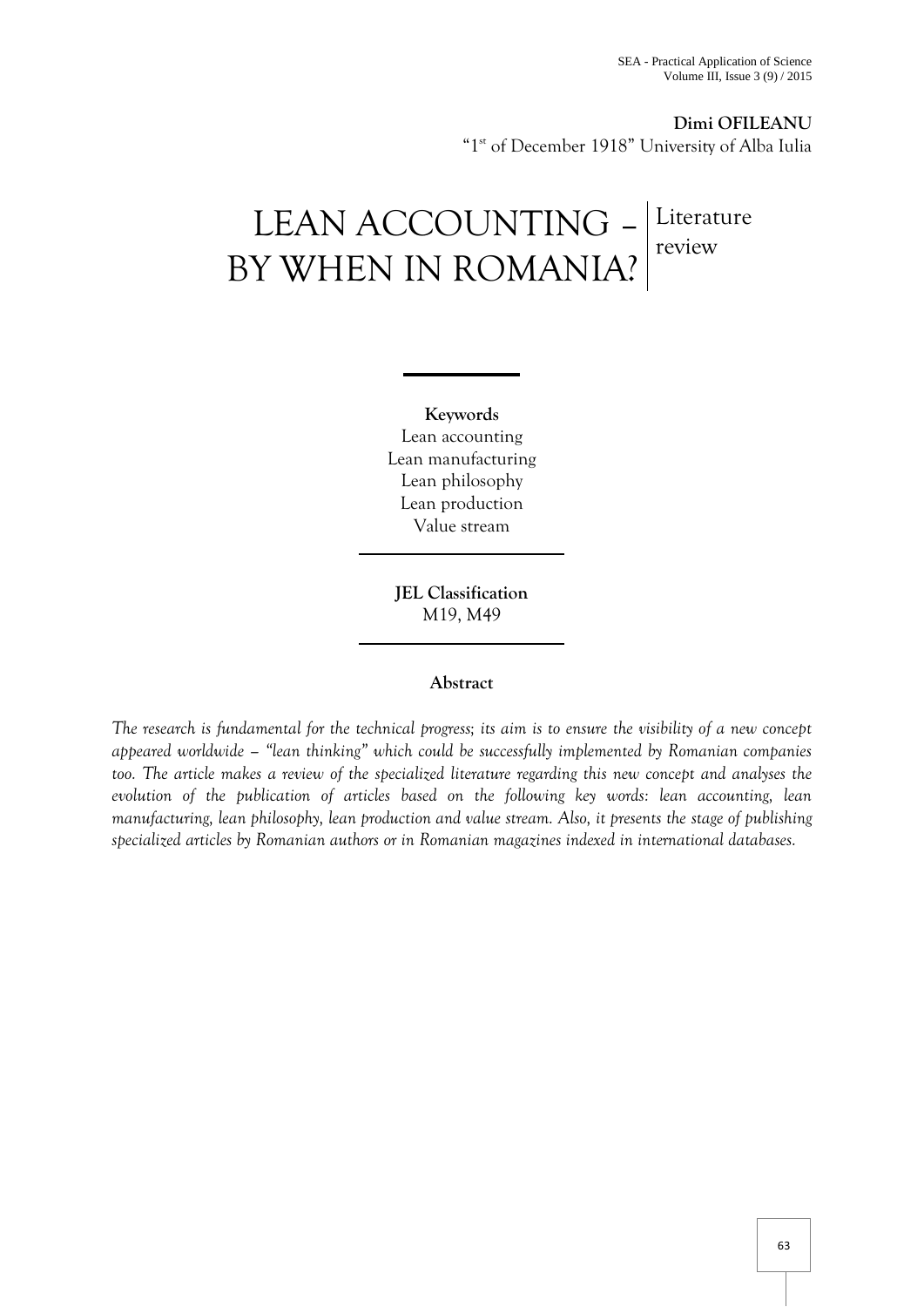#### **1. Introduction**

The evolution of Romanian economy has entered a new stage in the period of the "90s. If up until then the entire economy was working at a centralized level, the state being the sole holder of companies, after the revolution from 1989 Romania passed from communism to capitalism trying to reduce the differences between it and the developed countries by implementing a market economy based on competitiveness. Even if the first steps towards this goal may be considered to be shy in the 25 years from that moment, the Romanian companies have learned what it means to be competitive and how one can maintain itself on the market.

Although the evolution of the Romanian economy has been a favorable one, the differences from the economy of European Union are still significant. This can be observed in an indicator relevant for the economy of any country: work productivity. According to Eurostat statistics the work productivity in Romania is 6 times smaller than the European average, the level of productivity being of only 15% from the average productivity of the economy from euro zone.

It is clear that the Romanian companies have a technological handicap, but the general and sustainable increase in productivity and of the competitiveness of the Romanian economy, can take place only with the efficiency of the management and technological processes from each company.

In general, the Romanian companies want to increase the work productivity by obtaining better results resorting to low wages, fewer employees and by resource diminution. We agree that each improvement implies cost reduction but this has to be made gradually and correlated with income. So, it is very important that the wages to depend on the obtained performances (individual and team performances) and depending on work results. Lowering the number of employees doesn"t necessarily mean that the company is more competitive, it simply means that it"s adjusting the production costs. The employees must be stimulated, they have to be used where they are at their best, have them have activities that take out their entire creative capacity. The reduction of employees has to be the last solution for cost reduction.

The era of mass production vanished; now there are needed flexible companies which can deliver the personalized products in a timely manner in order to satisfy the demand change (European Commission – ManuFuture a vision for 2020).

All these demands imposed by the changes on the market are to be found in a new production concept based on Lean philosophy among whose advantages we can find short execution and product delivery time, lower consumption of resources, flexibility to market demands, products requested

by clients of a superior quality. Fornasiero et al (2009) recommends *lean* as being an approach by which companies react fast to market change, coping with the turbulent environment.

Like we are going to see next, internationally, the specialized literature is rich in what concerns this concept; in Romania there are only a few approaches regarding *lean*.

The main advantage of *lean accounting* is the fact that by simple methods of obtaining data, it transforms them into valuable information and generates indicators which transpose the impact of improvements over the company"s results.

Lean Accounting:

 $\checkmark$  clearly identifies the financial impact of implementing the operational improvements;

 $\checkmark$  reduces the costs generated by the actual accounting system;

 $\checkmark$  delivers concise information in a way that allows them to stay at the basis of decisions for increasing results;

 $\checkmark$  motivates the implementation of long term continuous improvement;

 $\checkmark$  eliminates the loses generated by current accounting and controls the costs (keeps the costs under control);

 $\checkmark$  improves the quality of the accounting service.

## **2. Research methodology**

For the scientific knowledge existent in the targeted research area we realized a quantitative research using Google Academic where we watched, globally and in time, the characteristics of researches published regarding *lean* concepts, research made after the following terms: *lean accounting, lean manufacturing, lean philosophy, lean production* and *value stream*, which are considered to be the most important terms of *lean*  thinking. The researched period was delimited into three parts: 1990-1999, 2000-2009 and 2010-2015 (08.31.2015). For the period 2010-2014 the analysis has been made for each year too, in order to present the tendency of approaching the studied topics.

In order to determine the most important authors who studied *lean accounting*, the research was made using the following indicators: papers, citations, papers/author and cites/author/year, with the help of Publish or Perish program. Also, using the same program, we determined the most important work in the domain *lean manufacturing, lean production, lean philosophy, value stream* and on *lean* thinking in general using as indicators the total number of cites and cites/year.

In order to determine which were the journals who had the most articles on the topic, the research was made by key words, using the following databases: Science Direct, Emerald, Springer, ISI Thomson, Repec, DOAJ.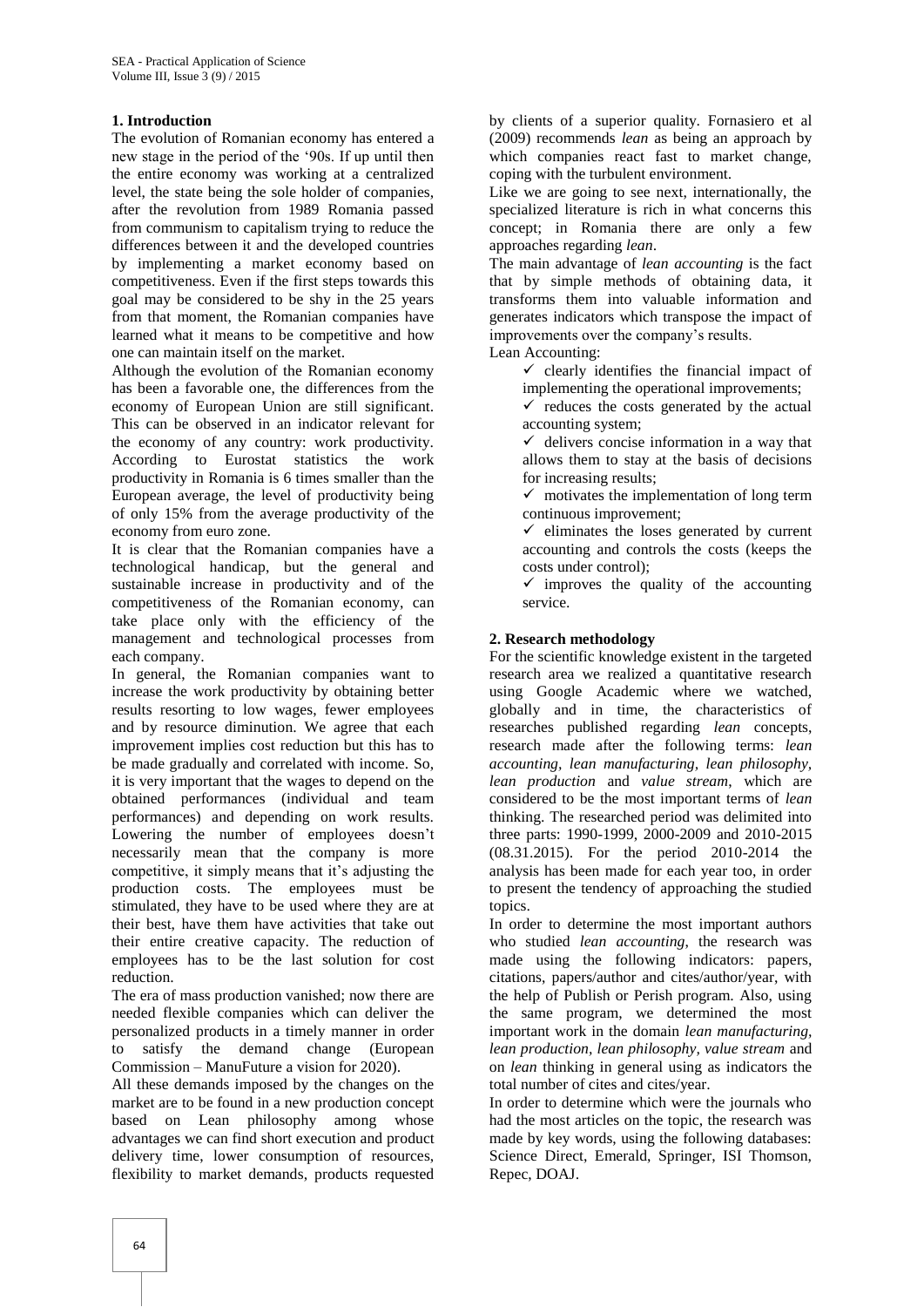In order to determine the contributions of Romanian authors to *lean* theme, the quantitative research was followed by a qualitative research to determine the theoretical (conceptual) perspective or the approached practice (empirical).

The objectives of the research are:

 $\triangleright$  a quantitative research under the aspect of the temporal criterion regarding the different conceptions of *lean* approached in the international specialized literature;

 $\triangleright$  a qualitative research under the aspect of the perspective approach (theoretical and/or practical) of specialized literature published by Romanian authors regarding *lean* trend;

 $\triangleright$  determining the most important academic magazines at an international level which approaches themes regarding *lean*, using as indicator the number of works published within the magazine.

## **3. Literature review**

*Lean* thinking implies the identification of activities within the company that don"t add value and eliminate them. More than simplifying the manufacturing processes, it implies cost reduction by eliminating any type of loss, including the ones from the accounting system.

*Lean* concept is presented under different aspects in specialized literature; we speak about *lean philosophy* which is the basis for *lean production or lean manufacturing,* the most important principle of *lean* thinking being *value stream.*

Rivera (2008) states that *lean* instruments are interconnected because they develop the capacities needed for the next technique. So, the implementing of *lean* thinking within the company led to the need of correlating the accounting with the existent production system, the accounting having to follow the *lean* path (Chavez and Mokudai, 2015).

Womack and Jones (1996) were the first to question the old accounting systems in the book *Lean Thinking.* They express the need of a new accounting system that can be aligned to *lean* thinking and which can respond to *lean* production system.

The *lean* production system is also know under the name of "Toyota Production System" because it's being used by the Japanese vehicle manufacturer since the 50s, but the term "lean production" was used by Womack et al (1990) in *The machine that changed the world.* Regarding the existent definitions of lean, authors like Bhasin and Burcher (2006), Bhamu and Sangwan (2013) and Pettersen (2009) have dealt with this aspect. We consider that the most relevant is the one of Womack et al (1990) who presents the *lean* production system as a system that provides the clients with what they want and which makes "more and more with less

and less – less human effort, less equipment, less time and less space".

An important series of specialized works conclude that the implementation of *lean* instruments within a company had a significant effect at the level of its performance (Womack and Jones, 1996; Basem and Raid, 2006; Evans and Lindsay, 2008; Briciu and Ofileanu, 2015).

Feld (2001) presents the benefits of implementing *lean*:

- reduce waste in:
	- o human effort;
		- o inventory;
		- o time to market;
	- o manufacturing space;
- world class quality products;

 producing in the most efficient and economical way.

Bin Zhou (2012) in his study regarding the impact of implementing *lean* within small and mediumsized enterprises, presents the following conclusions:

- reduce:
	- o cost;
		- o lead-time;
		- o inventory and assets required;
	- improve:
		- o utilization of plant/facility;
		- o service responsiveness;
		- o profit margin;
		- o quality;
		- o flexibility/visibility;
		- o supply quality and reliability;
- increase market share;

• maintain competitive position. According to Hobbs (2011) *lean* implementing has the following benefits:

- lead time reduction of 60-90%;
- decrease of inventory by 10-50%;
- shop floor utilization increase by 5-40%;
- productivity improvement by  $5-25\%$ .

To be more convincing, Lanza, Jondral at Drotleff (2012) presents a study regarding the benefits of passing from mass production to *lean* production by using a simulation method which predicts the profitability if *lean* tools are implemented.

Tahat and Jalham (2013) identifies eight practices of *lean production* which he calls modern production strategy and establishes a causal relationship between their implementation and the success of *lean production* to improve the quality and productivity of the enterprise: Variability Reduction, Visual Control, Poka Yoke, Quality at the Source, Kaizen, Five S, Rost Cause Analysis and Total Quality Management.

In order to determine the presence of *lean* concept in specialized literature we considered that it would be useful to make a research of the works that contain: *lean accounting, lean production, lean manufacturing, lean philosophy, value stream*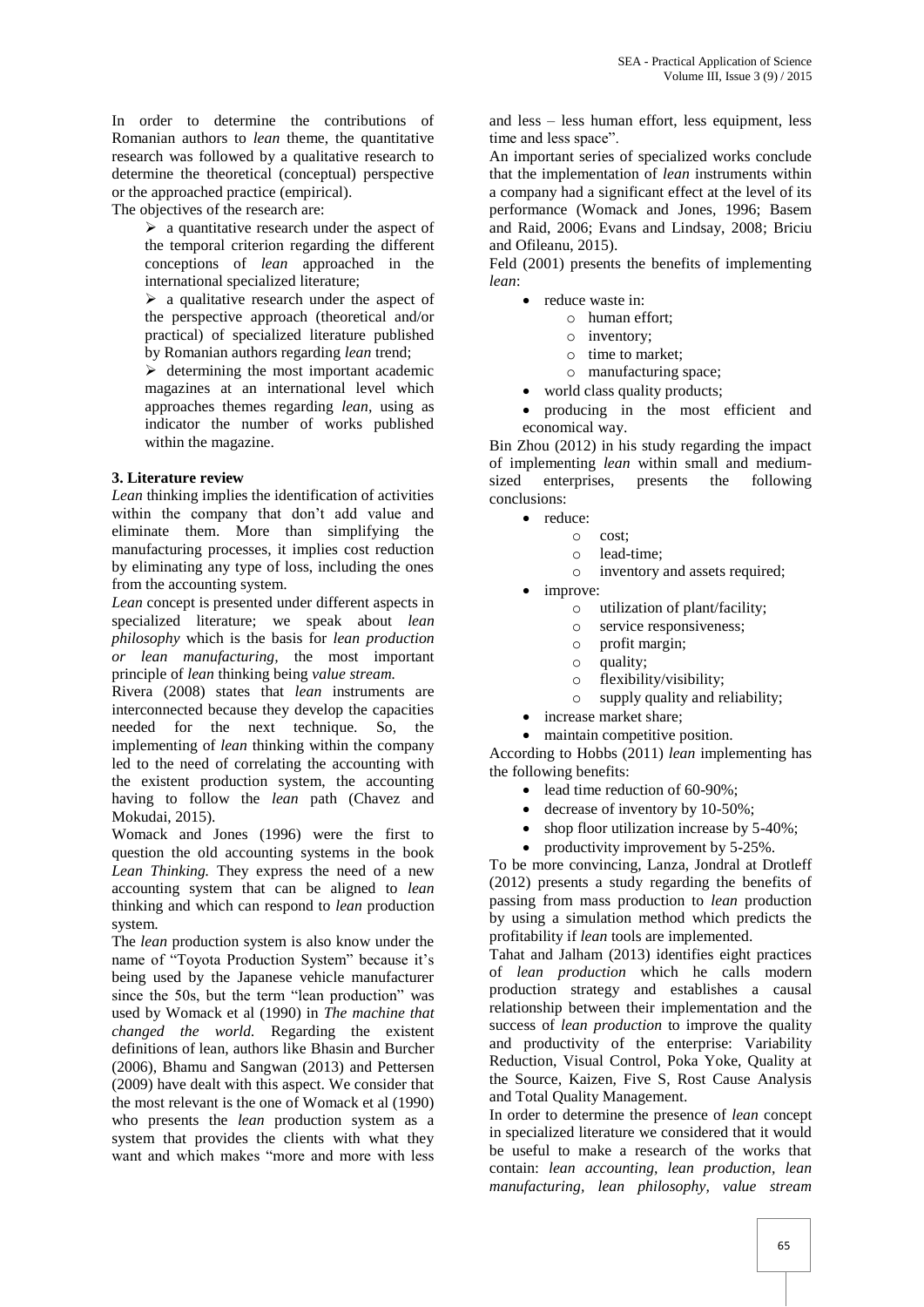(Table no. 1) using Google Academic. As it can be seen, the most spectacular evolution is that of *lean accounting*, which, in the period of 2010-2015, can be found in 1.543 works versus 424 works in the period of 2000-2009, which proves the high interest in this concept. All other researched concepts have a positive evolution too, the most important being the one of *lean philosophy*, concept that was used in 808 works in the period 2000-2009 and 2.540 in period 2010-2015.

The big difference between the works which approach *lean accounting* and *lean production* can be explained by the fact that *lean accounting* can exist only in the companies that have implemented *lean production*. Taking into account the fact that it is impossible to create a sizing of scientific knowledge in the researched domain (*lean*), in the next stage we determined the level of apparition of studied concepts in famous databases to quantitatively establish the works published in specialized academic literature, research that has been made taking into account the following key words that could be found in the work: *lean accounting, lean manufacturing, lean philosophy, lean production* and *value stream*.

The research has been made for the works published in the following databases: Science Direct, Emerald, Springer, ISI Thomson, Repec, DOAJ (Table no. 2, Table no. 3, Table no. 4, Table no. 5, Table no. 6, Table no. 7).

As expected, *lean production* has the most approaches, and the most specialized works that approach *lean* concepts and have Romanian authors can be found in Repec database.

After this selection, we identified the most important academic journals (from the point of view of the number of published works) which have in their content works that approach *lean*  concepts (Table no. 8).

Without really using the most relevant selection criteria, we determined the most important specialized works from the studied research domain, for the five *lean* concepts (Table no. 9), depending on the number of citations, using Publish or Perish program.

In the case of *lean accounting* the most citations (162) and cites/year (40,5) can be found in the book of Brian Maskell, Bruce Baggaley and Larry Grasso, *Practical lean accounting: a proven system for measuring and managing the lean enterprise*, published by CRC Press in 2011, being considered the reference work in the domain of *lean accounting*. The most important authors, from the point of view of the number of published works and their citation in *lean accounting* are: B.H. Maskell, F.A. Kennedy, B. Baggaley, L. Grasso, S.K. Widener and R.R. Fullerton.

The most citations of a work in the *lean* domain (6.508) are held by the book of James Womack and

Daniel Jones, *Lean thinking: banish waste and create wealth in your corporation*.

The situation of Romanian authors that published specialized academic articles approaching *lean* concepts is presented in Table no. 10, and the scientific journals where they were published can be found in Table no. 11.

The articles published by Romanian authors were mostly theoretical articles (13), the others being methodological articles (3) and case studies (3).

## **4. Conclusions**

As it can be seen, the *lean* concept has been progressively approached, being obvious that the number of works dealing with it has significantly increased lately. This is due to the many benefits brought by the implementation of *lean* within a company, increasing its competitiveness on the market.

If the concept *lean production* is treated in the specialized literature starting with the "90s, *lean accounting* has a relatively new history: out of the total of 1.977 works containing this term (search made using Google Academic) 1.435 are published after 2010. The high number of works which contain *lean production* (43.060) in comparison with the ones which contain *lean accounting* (1.977) is due to the fact that the implementation of *lean* takes place within the production system first, being the basis of *lean* thinking. When the company has successfully implemented *lead production,* that"s when the other activities within the company have to be aligned to *lean* thinking, including the accounting activity.

In what concerns its presence in specialized academic literature, a high number of ISI articles which treat *lean* concept can be observed, which shows the importance of this subject.

The actuality of the topic is given by the share of works published in 2015 (until  $31<sup>st</sup>$  of August). So, in the Science Direct database the share is of 17,2%, in Emerald 6,35%, in Repec 19,69%, in DOAJ 11,76%, in Springer 13,89% and in ISI Thomson 4,28%.

From the total of 4.856 specialized academic articles identified in the researched databases which treat *lean* concepts, 52 works have Romanian authors, which means a percent of 1,07%. Out of the 52 works, only 3 of them deal with *lean accounting* (theoretical articles), fact that shows low interest in this subject in Romania (only 2 authors) (Ofileanu D. 2014, 2015; Creţu L. 2010). In other works *lean accounting* is only tangentially approached.

Taking into account the advantages brought by the implementation of *lean* within the company, we consider that it is necessary to treat this topic in the Romanian specialized academic literature. Also, it is important to conduct empirical studies in order to keep track of the obtained results.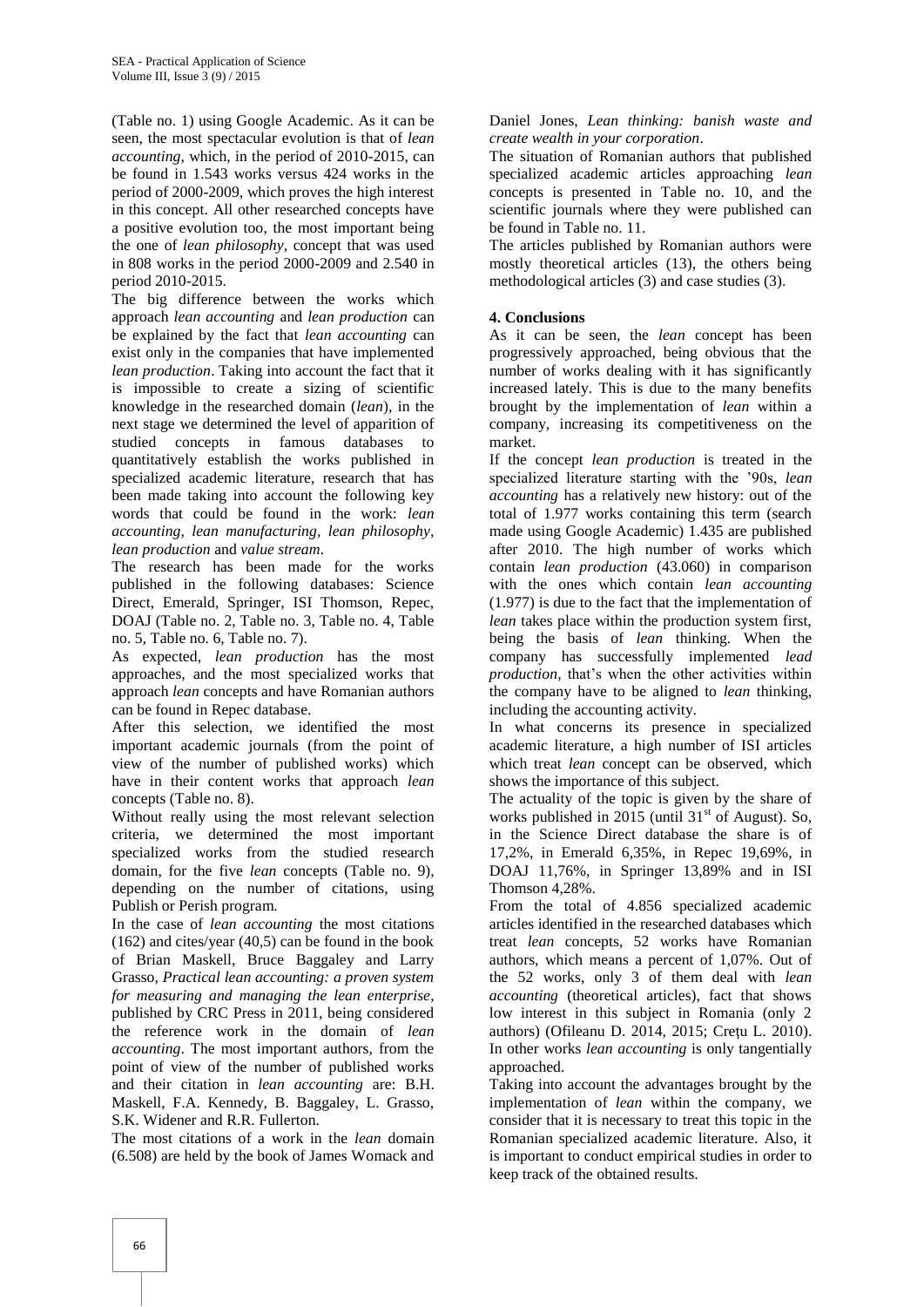#### **References**

- [1] AL-Tahat, M. D., & Jalham, I. S. (2013). A structural equation model and a statistical investigation of lean-based quality and productivity improvement. *Journal of Intelligent Manufacturing*, 26(3), pp. 571-583;
- [2] Basem E. & Raid A. (2006). *Simulation-Bases Lean six Sigma and design for six Sigma*, John Wiley & Sons, inc, Hoboken, New Jersey;
- [3] Bhamu, J., Khandelwal, A., & Sangwan, K. S. (2013). Lean manufacturing implementation in an automated production line: a case study. *International Journal of Services and Operations Management*, 15(4), pp. 411-429;
- [4] Bhasin, S., & Burcher, P. (2006). Lean viewed as a philosophy. *Journal of Manufacturing Technology Management*, 17(1), pp. 56–72;
- [5] Briciu, S., & Ofileanu, D. (2015). Value Stream Mapping in The Romanian Footwear Industry. *SEA-Practical Application of Science*, (7), pp. 121-128;
- [6] Chávez, Z., & Mokudai, T. (2015). Putting Numbers to Value: Going Simplistic for Reaching Lean Manufacturing. *In Proceedings of the International MultiConference of Engineers and Computer Scientists* (Vol. 2);
- [7] Crețu, L. (2010). Lean accounting, a new global approach. *Ovidius University Annals, Economic Sciences Series*, 10(1), pp. 1510- 1515;
- [8] Evans, J. & Lindsay, W. (2008). *The Management and control of quality*. Thomson south-western, Estados Unidos, p. 508;
- [9] Feld, W. M. (2001). Lean manufacturing techniques and how to use them. *APICS Series on Resource Management*;
- [10]Fornasiero, R., Tescaro, M., Scarso, E., & Gottardi, G. (2009). How to Increase Value in the Footwear Supply Chain. *In Leveraging Knowledge for Innovation in Collaborative Networks*, pp. 527-536;
- [11]Hobbs, D.P. (2011). Applied Lean Business Transformation: A Complete Project Management Approach. In: Ross Pub, J. (ed.) J. Ross Pub. Inc.;
- [12]Kennedy, Frances A., and Sally K. Widener (2008). A control framework: insights from evidence on lean accounting. *Management Accounting Research* 19.4, pp. 301-323;
- [13]Krafcik, John F. (1988). Triumph of the lean production system. *MIT Sloan Management Review* 30.1, p. 41;
- [14]Lanza, G., Jondral, A., & Drotleff, U. (2012). Valuation of increased production system performance by integrated production systems. *Production Engineering*, 6(1), pp. 79-87;
- [15] Maskell, Brian H., Bruce Baggaley, and Larry Grasso (2011). *Practical lean accounting: a proven system for measuring and managing the lean enterprise*. CRC Press;
- [16] Ofileanu, D., & Topor, D. I. (2014). Lean Accounting - An Ingenious Solution for Cost Optimization. *International Journal of Academic Research in Business and Social Sciences*, 4(4), pp. 342-352;
- [17]Ofileanu, D. (2015). Aspects Regarding the Application of Lean Accounting in Taking the Managerial Decisions. *Ovidius University Annals, Series Economic Sciences*, 15(1);
- [18] Pettersen, J. (2009). Defining lean production: Some conceptual and practical issues, *The TQM Journal*, 21(2), pp. 127–142;
- [19]Rivera, L. (2008). Justificación conceptual de un modelo de implementación de lean manufacturing. *Heurística, Revista de Ingeniería Industrial de la Universidad del Valle*, 15, pp. 91–106;
- [20]Rother, Mike, and John Shook (2003). *Learning to see: value stream mapping to add value and eliminate muda*. Lean Enterprise Institute;
- [21] Shah, Rachna, and Peter T. Ward (2003). Lean manufacturing: context, practice bundles, and performance. *Journal of operations management*, 21.2, pp. 129-149;
- [22] Shah, Rachna, and Peter T. Ward (2007). Defining and developing measures of lean production. *Journal of operations management*, 25.4, pp. 785-805;
- [23]Womack, J. P., & Jones, D. (1996). *Lean thinking: Banish waste and create wealth in your corporation.* New York: Simon & Schuster;
- [24]Zhou, B. (2012). Lean principles, practices, and impacts: a study on small and mediumsized enterprises (SMEs). *Annals of Operations Research*, pp. 1-18.
- [25] https://doaj.org/
- [26] http://www.manufuture.org/documents/manufu ture\_vision\_en%5B1%5D.pdf
- [27] http://repec.org/
- [28] https://scholar.google.ro/
- [29]www.emeraldinsight.com
- [30]www.isiknoledge.com
- [31]www.sciencedirect.com
- [32]www.springer.com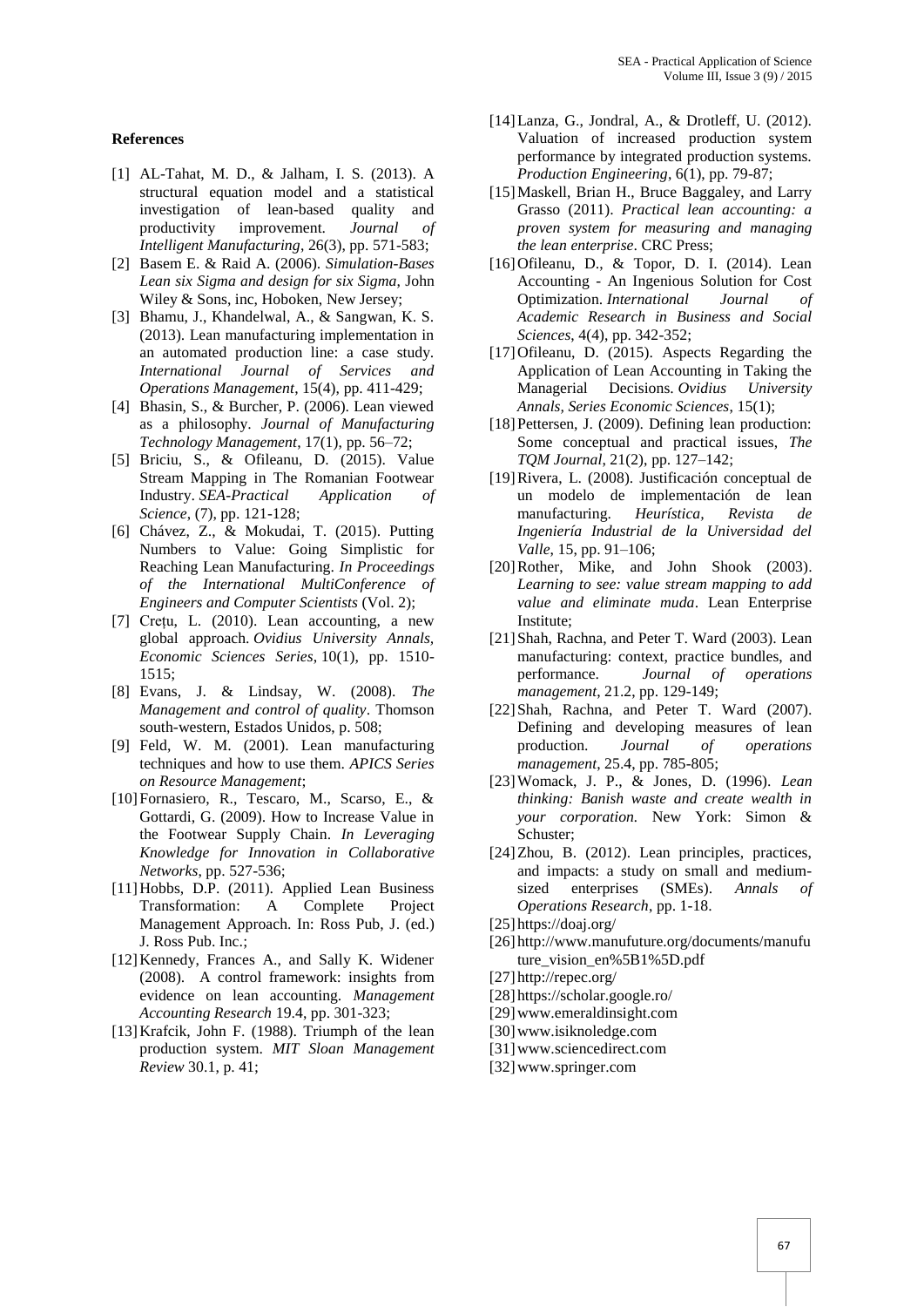# *Appendix A*

| <b>Search term</b> | 1990-1999 | 2000-2009<br>2010-2015 |        | <b>Total</b> |  |
|--------------------|-----------|------------------------|--------|--------------|--|
| Lean accounting    | 10        | 424                    | 1.543  | 1.977        |  |
| Lean production    | 8.960     | 16.700                 | 17.400 | 43.060       |  |
| Lean manufacturing | 1.610     | 14.000                 | 16.800 | 32.410       |  |
| Lean philosophy    | 27        | 808                    | 2.540  | 3.375        |  |
| Value stream       | 613       | 8.360                  | 15.800 | 24.773       |  |

| Table No. 1.                                                                    |
|---------------------------------------------------------------------------------|
| The presence of lean concepts in specialized literature in the period 1990-2015 |

*Source:* Self processing after *Google Academic*

Table No. 2.

*Articles identified in Science Direct database*

| <b>Keyword</b>        | <b>Total</b> | 2015 | Romanian<br>authors |
|-----------------------|--------------|------|---------------------|
| Lean accounting       | 2            |      |                     |
| Lean production       | 80           |      |                     |
| Lean<br>manufacturing | 67           | 15   |                     |
| Lean philosophy       |              |      |                     |
| Value stream          |              |      |                     |

*Source:* Procesing of the data taken from the website www.sciencedirect.com

Table No. 4.

|  | Articles identified in Springer database |
|--|------------------------------------------|
|  |                                          |

| <b>Keyword</b>         | <b>Total</b> | 2015 | Romanian<br>authors |
|------------------------|--------------|------|---------------------|
| Lean accounting        |              |      |                     |
| <b>Lean production</b> | 590          | 56   |                     |
| Lean<br>manufacturing  | 392          | 57   |                     |
| Lean philosophy        | 41           | 11   |                     |
| Value stream           | 328          | 58   |                     |

*Source:* Procesing of the data taken from the website link.springer.com

Table No. 6. *Articles identified in Repec database*

| <b>Keyword</b>        | <b>Total</b> | 2015 | Romanian<br>authors |
|-----------------------|--------------|------|---------------------|
| Lean accounting       |              |      |                     |
| Lean production       | 100          | 18   |                     |
| Lean<br>manufacturing | 64           | 13   |                     |
| Lean philosophy       |              |      |                     |
| Value stream          | 7Δ           |      |                     |

*Source:* Procesing of the data taken from the website http://repec.org/

| Table No. 3.                            |  |
|-----------------------------------------|--|
| Articles identified in Emerald database |  |

| <b>Keyword</b>        | <b>Total</b> | 2015 | Romanian<br>authors |
|-----------------------|--------------|------|---------------------|
| Lean accounting       |              |      |                     |
| Lean production       | 359          | 10   |                     |
| Lean<br>manufacturing | 73           | 14   |                     |
| Lean philosophy       |              |      |                     |
| Value stream          | 22           |      |                     |

*Source:* Procesing of the data taken from the website www.emeraldinsight.com

Table No. 5.

| Articles identified in ISI Thomson database |              |    |                     |  |  |
|---------------------------------------------|--------------|----|---------------------|--|--|
| <b>Keyword</b>                              | <b>Total</b> |    | Romanian<br>authors |  |  |
| Lean accounting                             | 16           |    |                     |  |  |
| Lean production                             | 1.134        | 45 | 10                  |  |  |
| Lean<br>manufacturing                       | 836          | 36 |                     |  |  |
| Lean philosophy                             | 27           | 2  |                     |  |  |
| Value stream                                | 373          | 31 |                     |  |  |

*Source:* Procesing of the data taken from the website www.isiknowledge.com

#### Table No. 7. *Articles identified in DOAJ database*

| <b>Keyword</b>        | <b>Total</b> | 2015 | Romanian<br>authors |
|-----------------------|--------------|------|---------------------|
| Lean accounting       |              |      |                     |
| Lean production       | 44           |      |                     |
| Lean<br>manufacturing | 88           | 12   |                     |
| Lean philosophy       |              |      |                     |
| Value stream          |              |      |                     |

*Source:* Procesing of the data taken from the website https://doaj.org/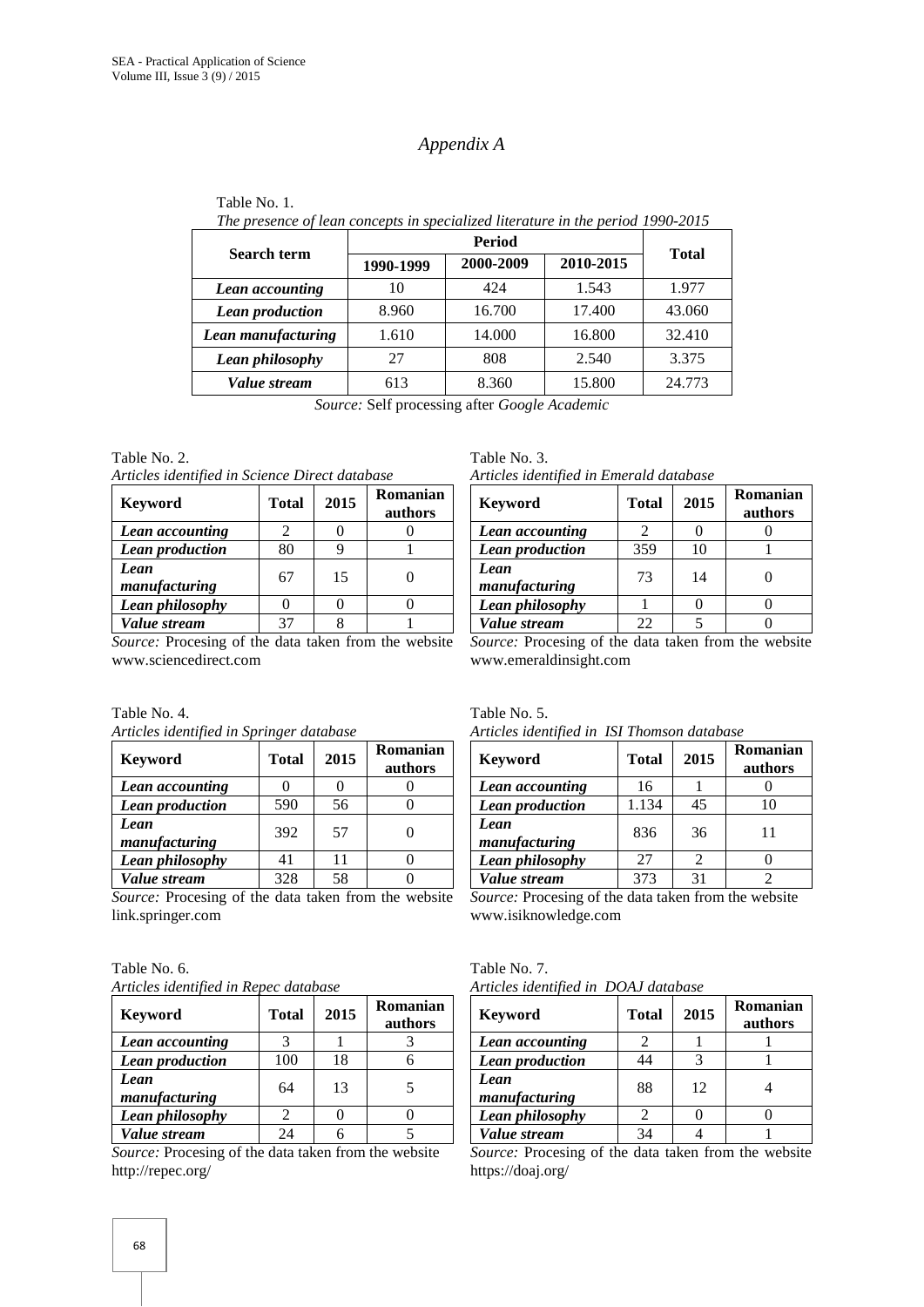| Table No. 8.                                                       |  |
|--------------------------------------------------------------------|--|
| Academic journals selected after the number of identified articles |  |

| Nr.          |                                                                                   | Number of articles based on approached key concepts |                                      |                       |                    |                 |  |
|--------------|-----------------------------------------------------------------------------------|-----------------------------------------------------|--------------------------------------|-----------------------|--------------------|-----------------|--|
| crt.         | <b>Academic journals</b>                                                          | Lean                                                | Lean<br><i>accounting production</i> | Lean<br>manufacturing | Lean<br>philosophy | Value<br>stream |  |
| 1.           | The International Journal of Advanced<br><b>Manufacturing Tehnology</b>           |                                                     | 81                                   | 63                    | 14                 | 46              |  |
| 2.           | <b>International Journal of Production</b><br><b>Research (ISI)</b>               |                                                     | 47                                   | 45                    |                    | 10              |  |
| 3.           | <b>Journal of Manufacturing Tehnology</b><br><b>Management</b>                    |                                                     | 41                                   | 15                    |                    | 3               |  |
| $\mathbf{4}$ | <b>International Journal of Operations &amp;</b><br><b>Production Management</b>  |                                                     | 50                                   | 3                     |                    |                 |  |
| 5.           | Journal of Intelligent Manufacturing                                              |                                                     | 13                                   | 29                    |                    | 6               |  |
| 6.           | <b>International Journal of Lean Six</b><br>Sigma                                 |                                                     | 28                                   | 12                    |                    | 5               |  |
| 7.           | <b>Production Planning &amp; Control (ISI)</b>                                    |                                                     | 19                                   | 19                    |                    | $\mathfrak{D}$  |  |
| 8.           | <b>Journal of Business Ethics</b>                                                 |                                                     | 19                                   | 10                    |                    | 3               |  |
| 9.           | <b>International Journal of Advanced</b><br><b>Manufacturing Technology (ISI)</b> |                                                     | 6                                    | 23                    |                    |                 |  |
| 10.          | <b>Industry WEEK (ISI)</b>                                                        | 6                                                   |                                      | 8                     |                    |                 |  |

*Source:* Self processing based on the information from the databases: Science Direct, Emerald, Springer, ISI Thomson, Repec, DOAJ

#### Table No. 9.

*Specialized academic works selected based on the number of cites*

| <b>Keyword</b>         | <b>Most citations</b>                       | Most cites/year                             |  |  |
|------------------------|---------------------------------------------|---------------------------------------------|--|--|
|                        | Kennedy Frances A. and Sally K. Widener.    | Kennedy Frances A. and Sally K. Widener.    |  |  |
| Lean accounting        | "A control framework: insights from         | "A control framework: insights from         |  |  |
| (article)              | evidence on lean accounting", Management    | evidence on lean accounting", Management    |  |  |
|                        | Accounting Research, 19.4 (2008): 301-323   | Accounting Research, 19.4 (2008): 301-323   |  |  |
|                        | Krafcik John F. "Triumph of the lean        | Shah, Rachna and Peter T. Ward. "Defining   |  |  |
|                        | production system", MIT Sloan               | and developing measures of lean             |  |  |
| <b>Lean production</b> | Management Review, 30.1 (1988): 41          | production", Journal of operations          |  |  |
|                        |                                             | management, 25.4 (2007): 785-805            |  |  |
|                        | Shah Rachna and Peter T. Ward. "Lean        | Shah Rachna and Peter T. Ward. "Lean        |  |  |
| Lean manufacturing     | manufacturing: context, practice bundles,   | manufacturing: context, practice bundles,   |  |  |
|                        | and performance", Journal of operations     | and performance", Journal of operations     |  |  |
|                        | management, 21.2 (2003): 129-149            | management 21.2 (2003): 129-149             |  |  |
|                        | Bhasin Sanjay and Peter Burcher. "Lean      | Bhasin Sanjay and Peter Burcher. "Lean      |  |  |
|                        | viewed as a philosophy", Journal of         | viewed as a philosophy", Journal of         |  |  |
| <b>Lean philosophy</b> | manufacturing technology management,        | manufacturing technology management,        |  |  |
|                        | 17.1 (2006): 56-72                          | 17.1 (2006): 56-72                          |  |  |
|                        | Rother Mike and John Shook. "Learning to    | Rother, Mike, and John Shook. "Learning to  |  |  |
| Value stream           | see: value stream mapping to add value and  | see: value stream mapping to add value and  |  |  |
|                        | eliminate muda", Lean Enterprise Institute, | eliminate muda", Lean Enterprise Institute, |  |  |
|                        | 2003                                        | 2003                                        |  |  |

*Source:* Self processing after *Publish or Perish*